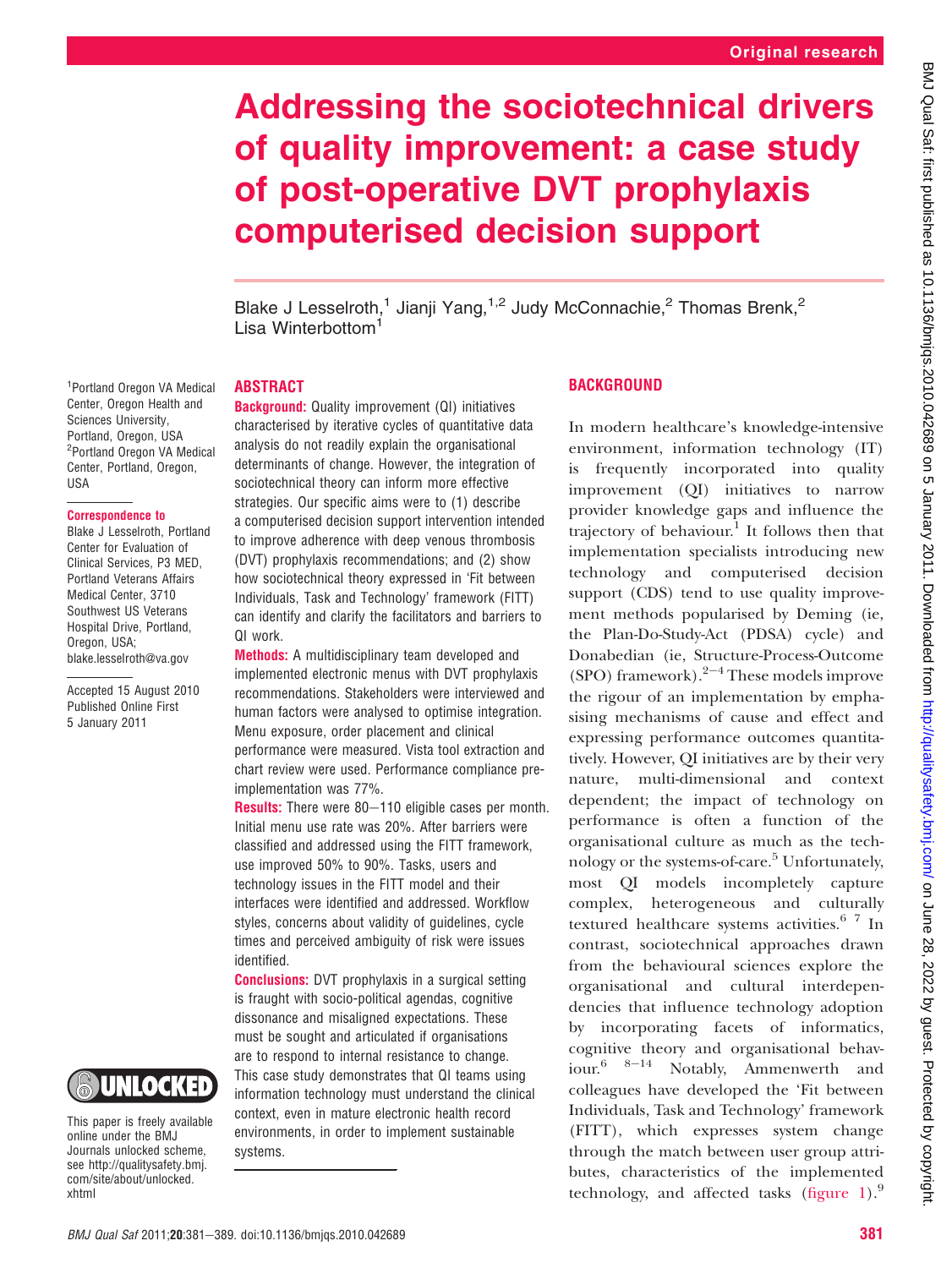

Figure 1 The 'Fit between Individuals, Task and Technology' framework adapted from Ammenwerth  $et al.<sup>9</sup>$  Success of quality improvement interventions is dependent upon the quality of fit between user, task and technology. The interfaces between each actor in the global activity system derive from several epistemological domains including cognitive sciences, social sciences and informatics.

This framework may be used as a heuristic to inform more effective and durable quality interventions.<sup>15</sup>

The purpose of this manuscript is to show how qualitative assessment of organisational context can complement a QI implementation using information technology. Our specific aims are to (1) describe a CDS intervention intended to improve adherence with deep venous thrombosis (DVT) prophylaxis recommendations; (2) show how sociotechnical theory expressed in the FITT framework can help identify the facilitators and the barriers to adoption of new systems and (3) demonstrate how qualitative data categorised using the FITT model can complement the quantitative analysis characteristic of the PDSA model.

#### Problem statement

Venous thromboembolism is a rare but devastating postoperative complication affecting surgical patients and represents the most common preventable cause of inhospital death.<sup>16</sup> <sup>17</sup> It is estimated that unprophylaxed patients undergoing major surgical procedures are at a  $15-60\%$  risk of developing a DVT.<sup>17 18</sup> Several large randomised controlled trials have shown that pharmacologic prophylaxis with the routine administration of low-dose anticoagulants or lower extremity automated compression devices can significantly reduce DVT risk and prevent fatal pulmonary embolism  $(PE).^{16-19}$  For this reason, published guidelines endorse routine DVT prophylaxis.17 20 21 Likewise, the Veterans Affairs (VA)

National Office of Quality and Performance has established performance standards requiring prophylaxis of most post-operative patients.<sup>22</sup>

Our VA facility had struggled to meet the national VA DVT prophylaxis performance target (92% of candidate patients) since establishment as a quality measure in 2007. Nationally conducted chart reviews showed that patients either did not receive prophylaxis or received non-standard prophylaxis 75% of the time. Consequently, hospital executive leadership and the surgical department jointly sponsored the development and implementation of health record CDS and an educational campaign to encourage surgeon compliance with DVT prophylaxis recommendations.

# **METHODS**

## Setting and context

The study site is a 230-bed tertiary care teaching hospital serving United States veteran patients throughout the states of Oregon, Washington, Alaska and Idaho. The facility hospital and clinics use the VA computerised patient record system (CPRS), a HIMSS Stage 7 electronic record that supports computerised provider order entry.<sup>23</sup> All patient data are stored in the VA health record database, the Veterans Integrated Systems Technology Architecture (VistA).

The Operative Care Division (OCD) is the administrative umbrella for university appointed staff in anaesthesia service, general surgery, and all surgical subspecialities. Residents rotate through OCD every 30–90 days and write the majority of electronic orders. Surgical quality is quantitatively assessed using a subset of nationally defined indicators. Facility, regional and national executives use the External Peer Review Program (EPRP) measures to compare facilities, grade performance and inform quality improvement initiatives.<sup>22</sup>

## First improvement cycle: development of decision support

Numerous studies have shown that CDS can improve physician compliance with best practices, therapeutic guidelines and preferred formularies.<sup>24</sup> Trials focussing specifically upon DVT prevention have shown that CDS can improve clinician adherence with recommended prophylaxis.25 26 Thus, our OCD sponsored development of a prophylaxis CDS 'package' to improve compliance with recommended DVT prophylaxis.

An interdisciplinary QI team consisting of a project manager, an internist, a pharmacist and three informaticians was charged with the development and implementation of new electronic order menus. Subject matter experts were recruited to provide clinical content and test prototype menus. The facility Pharmacy and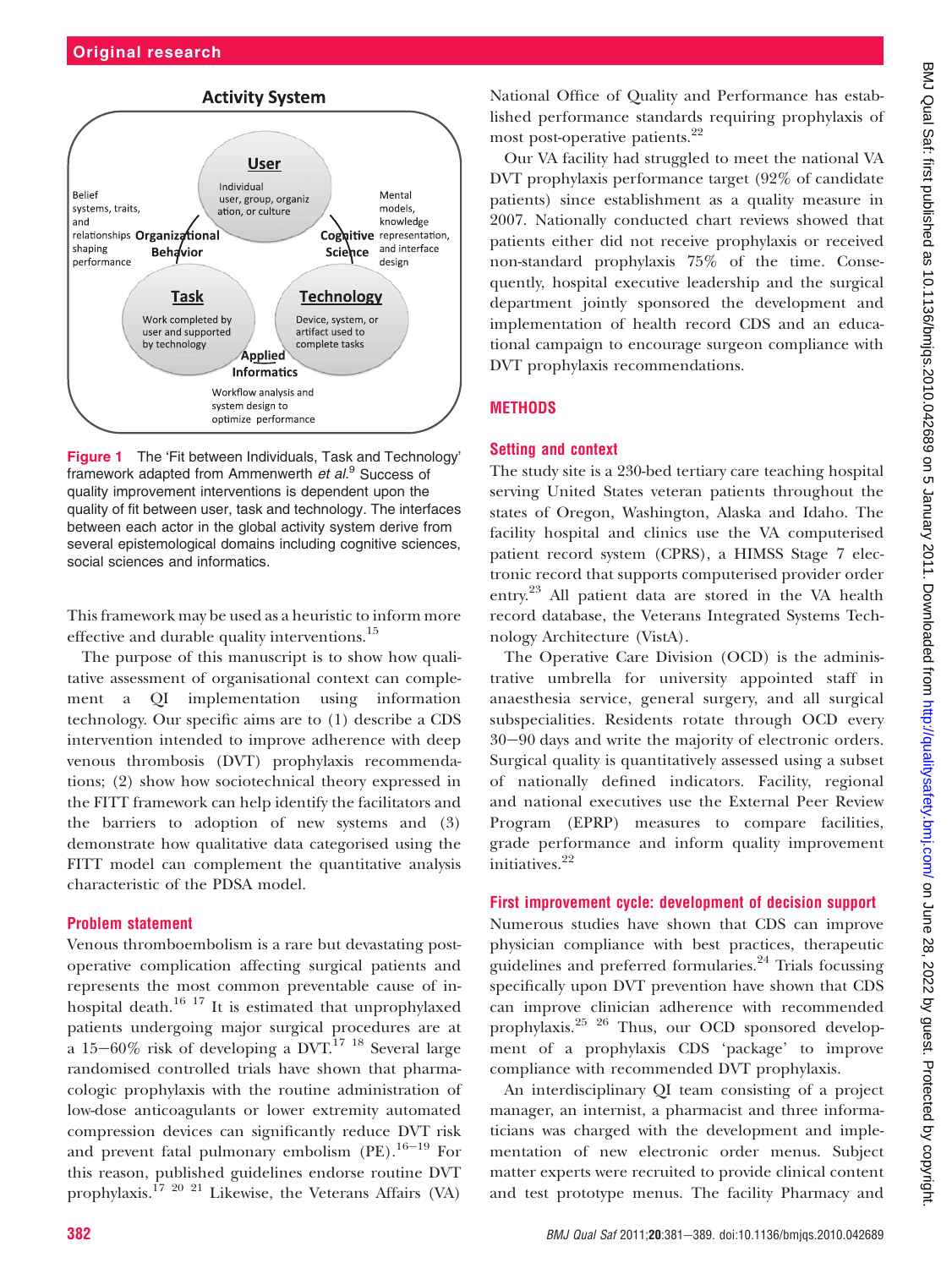|                | <b>Cycle Phase</b> | Feb 2008                             |                                          |                      | Mar 2008 |     |     |      | Apr 2008   |  |       |  | May 2008             |  |     |      | <b>Jun 2008</b> |               |     | <b>Jul 2008</b> |  |                  |  |     |           |  |
|----------------|--------------------|--------------------------------------|------------------------------------------|----------------------|----------|-----|-----|------|------------|--|-------|--|----------------------|--|-----|------|-----------------|---------------|-----|-----------------|--|------------------|--|-----|-----------|--|
|                |                    | 2/3                                  |                                          | $2/10$ $2/17$ $2/24$ |          | 3/2 | 3/9 | 3/16 | $323$ $30$ |  | $4/6$ |  | $4/13$ $4/20$ $4/27$ |  | 5/4 | 5/11 |                 | $5/18$ $5/25$ | 6/1 | $\omega$        |  | $6/15$ 6/22 6/29 |  | 7/6 | 7/13 7/20 |  |
|                | PDSA Cycle 1       |                                      |                                          |                      |          |     |     |      |            |  |       |  |                      |  |     |      |                 |               |     |                 |  |                  |  |     |           |  |
| $\overline{2}$ | Plan               | Literature review, workflow analysis |                                          |                      |          |     |     |      |            |  |       |  |                      |  |     |      |                 |               |     |                 |  |                  |  |     |           |  |
| 3              | Do                 |                                      | Monu development and implementation      |                      |          |     |     |      |            |  |       |  |                      |  |     |      |                 |               |     |                 |  |                  |  |     |           |  |
|                | Study              |                                      | Basolino and first phaso data colloction |                      |          |     |     |      |            |  |       |  |                      |  |     |      |                 |               |     |                 |  |                  |  |     |           |  |
| 5              | Act                |                                      | Gathorod foodback from stakeholders      |                      |          |     |     |      |            |  |       |  |                      |  |     |      |                 |               |     |                 |  |                  |  |     |           |  |
| 6              | PDSA Cycle 2       |                                      |                                          |                      |          |     |     |      |            |  |       |  |                      |  |     |      |                 |               |     |                 |  |                  |  |     |           |  |
|                | Plan               |                                      | <b>Engagement of clinical champions</b>  |                      |          |     |     |      |            |  |       |  |                      |  |     |      |                 |               |     |                 |  |                  |  |     |           |  |
| 8              | Do                 |                                      | Menu revision, resident training         |                      |          |     |     |      |            |  |       |  |                      |  |     |      |                 |               |     |                 |  |                  |  |     |           |  |
| 9              | Study              | Second phase data collection         |                                          |                      |          |     |     |      |            |  |       |  |                      |  |     |      |                 |               |     |                 |  |                  |  |     |           |  |



Therapeutics committee provided oversight to ensure compliance with hospital prescribing policies and formulary use criteria.

The team used a combination of Plan-Do-Study-Act (PDSA) and user-centred design (UCD) processes throughout menu development.27 <sup>28</sup> Both processes require multiple iterative cycles of incremental change informed by regular multi-modal evaluation (figure 2). The first step was assembly of a knowledge base and included a literature review of published clinical guidelines, collection of protocols from academic affiliates and discussions with subject matter experts. Next, the QI

team used non-participant observation and think-aloud protocols to study the cognitive tasks, ordering patterns, and workflow processes of users. Finally, the team used all data to assemble flowcharts of clinical tasks and menu design requirements.<sup>29</sup>

The team enlisted surgeons to test a series of menu mockups. Surgeon feedback was then used to build specialityspecific order menus. Prophylaxis options were organised according to patient risk categories (figure 3). The team developed unique orders with embedded meta-data 'tags' to facilitate order tracking. These orders appeared every time clinicians accessed post-operative order sets.



Figure 3 Sample order menu reflecting patient risk categories, suggested prophylaxis options and alternatives if contraindications to pharmacologic prophylaxis exist. CAD, coronary artery disease; CHF, congestive heart failure; COPD, chronic obstructive pulmonary disease; INR, international normalized ratio; SCD, sequential compression devices; SQ, subcutaneous; TED, thromboembolic deterrent; tx, treatment; VTE, venous thromboembolism.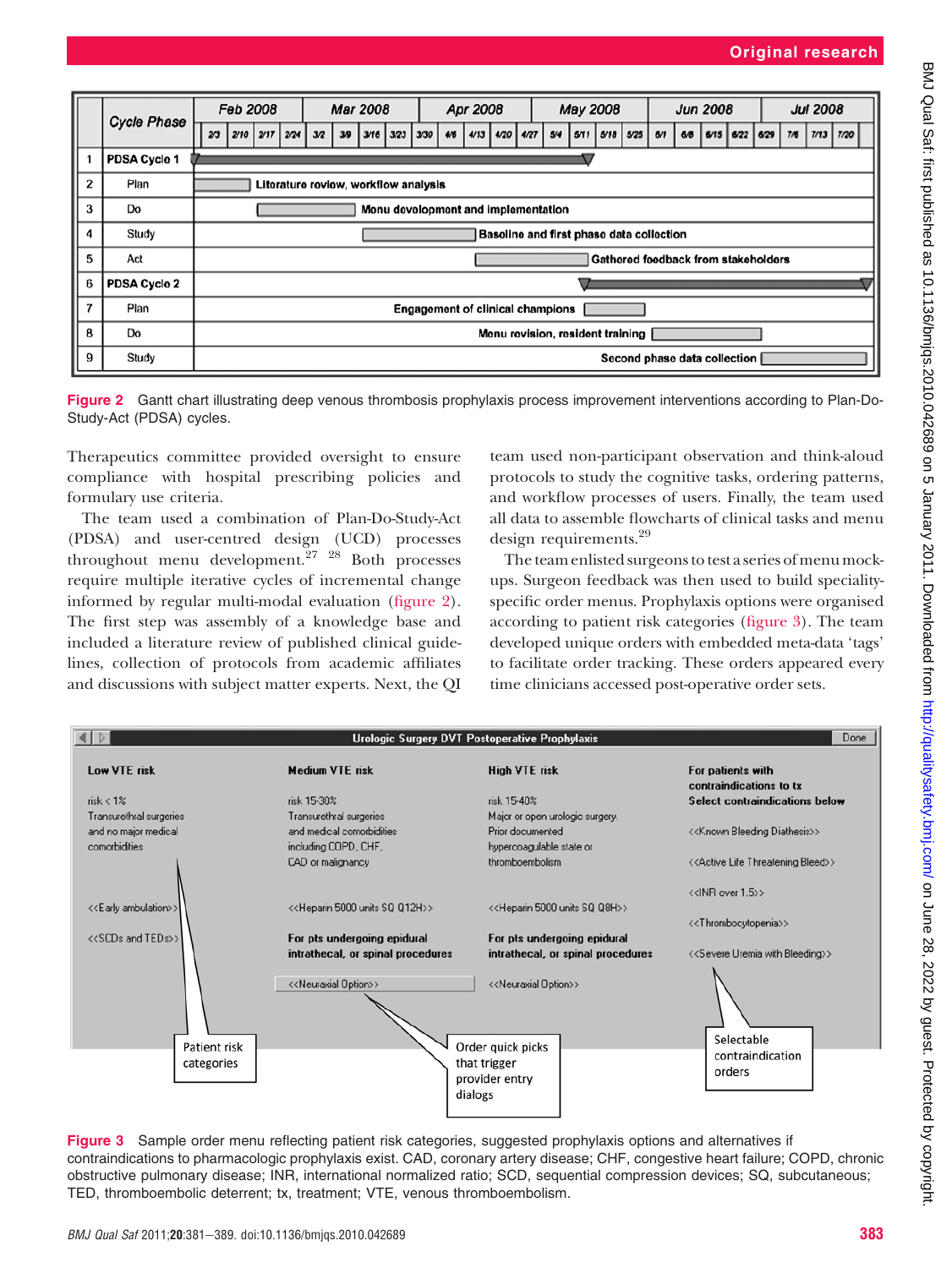# Original research

An educational campaign accompanied release of the new order menus. The QI team members gave presentations to the residents, pharmacists and nurses describing the purpose and design of the new menus. The surgical residents and staff attended morning reports dedicated to new menu content. The team posted informational flyers in all surgical staff and resident work areas and break rooms.

## Second improvement cycle: analysis of human factors

After the first cycle, we gathered additional data to assess the organisational impact of the CDS implementation. The team used a variety of qualitative methods including non-participatory observation, semi-structured interviews with surgeon focus groups and chart reviews of the prophylaxis orders to understand sociotechnical barriers. At each step of collection, we categorised data according to the FITT model criteria (table 1). Each component of the activity system (ie, user, task and technology) was clearly defined and each interface between components was explored by drawing from several epistemological disciplines including the social and cognitive sciences.

The team designed interventions to address each identified FITT barrier. We worked on menu usability by streamlining workflow pathways, rephrasing risk assessment criteria and reorganising resources. Addition of requested content such as new menus and corollary orders improved stakeholder buy-in. Guidelines were clarified and order set pathways were simplified. Because the second PDSA cycle coincided with the start of the academic year, we incorporated menu-training sessions into the new resident orientation curriculum.

# Data analysis

Three metrics were established a priori to measure treatment effect: (1) the proportion of cases in which new order sets were displayed (ie, menu exposure); (2) the proportion of cases in which recommended prophylaxis was ordered using any process (ie, clinical performance) and (3) the proportion of cases in which prophylaxis orders were placed using the new menu (ie, menu use). Inclusion and exclusion criteria are listed in table 2. We used VistA database query tools to measure the frequency of menu exposure and the selection of prophylaxis orders. We assessed compliance with recommendations by manual chart review. The team used time series methods for data analysis.

During the first improvement cycle, the team used several strategies to establish the internal and external validity of automated data collection. Our automated data collection method used the VistA database query utility to identify all enoxaparin, subcutaneous heparin and warfarin orders for patients meeting inclusion criteria. For patients with contraindications to anticoagulation, we queried charts for documentation of a contraindication and an order for compression devices. To establish the internal validity of our

| performance. Findings are categorised using the FITT framework (adapted from Ammenwerth et $a^{\beta}$ ) |                    |                                                                                        |                                                                                                     |  |  |  |  |  |  |
|----------------------------------------------------------------------------------------------------------|--------------------|----------------------------------------------------------------------------------------|-----------------------------------------------------------------------------------------------------|--|--|--|--|--|--|
|                                                                                                          |                    | Interventions to improve performance                                                   |                                                                                                     |  |  |  |  |  |  |
| Actors in<br><b>System</b>                                                                               | Task               | Additional orders were needed<br>to improve efficiency of order-entry time             | Corollary orders created for each<br>subspeciality to improve efficiency of<br>transfer order-entry |  |  |  |  |  |  |
|                                                                                                          | <b>User</b>        | Example Heterogeneous cohort of surgical<br>subspecialists                             | Custom order menus created for each<br>speciality                                                   |  |  |  |  |  |  |
|                                                                                                          |                    | • Ordering providers rotate frequently                                                 | Training was embedded in resident<br>orientation                                                    |  |  |  |  |  |  |
|                                                                                                          | Technology         | • Orders needed to be tracked<br>automatically                                         | $\triangleright$ Unique prophylaxis order items built for<br>tracking                               |  |  |  |  |  |  |
|                                                                                                          |                    | $\triangleright$ No way to automatically capture<br>contraindications                  | ► Created unique contraindication orders                                                            |  |  |  |  |  |  |
| <b>Interfaces</b>                                                                                        | Task<br>Technology | Surgeons used unexpected order menu<br>pathways                                        | • Obsolete pathways removed from the<br>order menus                                                 |  |  |  |  |  |  |
|                                                                                                          |                    | ▶ Orders embedded in deep in sets were<br>overlooked                                   | Prophylaxis orders placed at start of<br>pathway                                                    |  |  |  |  |  |  |
|                                                                                                          | User<br>technology | ► Risk categories were difficult to apply<br>to patients                               | ► Prophylaxis options organised by<br>procedure                                                     |  |  |  |  |  |  |
|                                                                                                          |                    | ► Decision support content difficult to<br>interpret                                   | ► Content updated according to user<br>feedback                                                     |  |  |  |  |  |  |
|                                                                                                          | User task          | ► Guidelines discordant with local practice<br>▶ Providers unwilling to use enoxaparin | $\triangleright$ Clinical champions engaged to<br>in-service trainees                               |  |  |  |  |  |  |
|                                                                                                          |                    | or heparin                                                                             | New warfarin order process developed<br>with anticoagulation clinic                                 |  |  |  |  |  |  |

Table 1 Sociotechnical issues identified by the team during CDS implementation and interventions taken to improve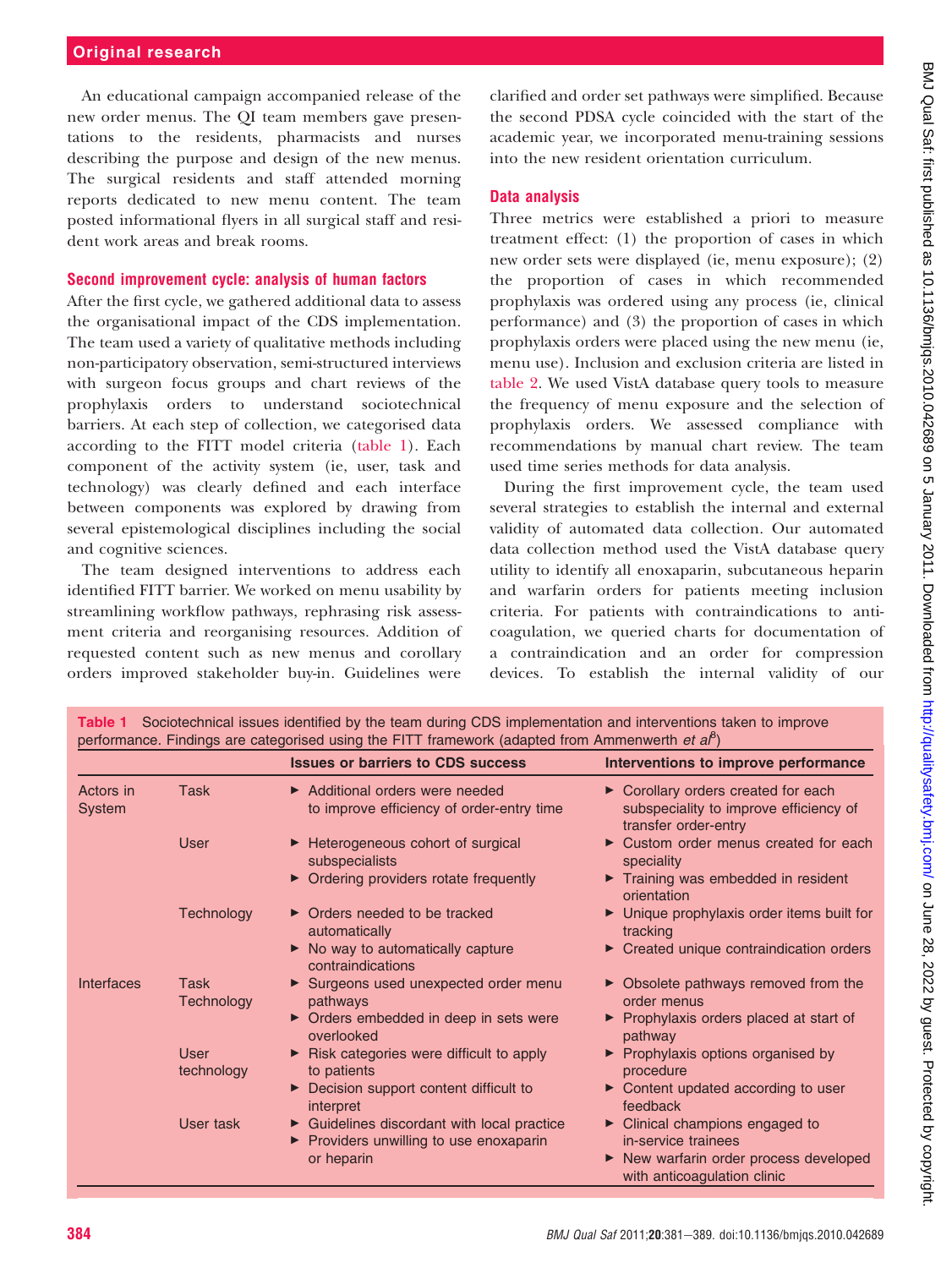| <b>Table 2</b> Definitions, inclusion criteria and exclusion<br>criteria for study sample <sup>22</sup> |                                                            |  |  |  |  |  |  |  |
|---------------------------------------------------------------------------------------------------------|------------------------------------------------------------|--|--|--|--|--|--|--|
| Data                                                                                                    | Orders placed for prophylaxis:                             |  |  |  |  |  |  |  |
|                                                                                                         | definition ► Subcutaneous low-dose heparin                 |  |  |  |  |  |  |  |
|                                                                                                         | Low-dose enoxaparin                                        |  |  |  |  |  |  |  |
|                                                                                                         | ► Dose adjusted warfarin for DVT prophylaxis               |  |  |  |  |  |  |  |
|                                                                                                         | ▶ Sequential compression devices                           |  |  |  |  |  |  |  |
|                                                                                                         | Inclusion ▶ Hospitalised for at least 24 h                 |  |  |  |  |  |  |  |
| criteria                                                                                                | ▶ Operative procedure performed by general                 |  |  |  |  |  |  |  |
|                                                                                                         | surgery, gynaecology, neurosurgery,                        |  |  |  |  |  |  |  |
|                                                                                                         | orthopaedics or urology                                    |  |  |  |  |  |  |  |
|                                                                                                         | $\blacktriangleright$ Admitted between 3/1/2008 and 12/31/ |  |  |  |  |  |  |  |
|                                                                                                         | 2009                                                       |  |  |  |  |  |  |  |
|                                                                                                         | Exclusion $\triangleright$ Surgery lasted less than 30 min |  |  |  |  |  |  |  |
| criteria                                                                                                | ► Patient underwent laparoscopic procedure                 |  |  |  |  |  |  |  |
|                                                                                                         | ► Patient already receiving full-dose                      |  |  |  |  |  |  |  |
|                                                                                                         | anticoagulation                                            |  |  |  |  |  |  |  |

automated query, a clinician reviewed all surgeries meeting inclusion criteria during one week in April 2008  $(N=30)$ , searching for appropriate medication orders and documentation of drug administration or evidence of compression device application. The automated query accurately captured 100% of menu usage, medication orders and compression device orders, but missed some documentation of compression device application. In three instances (10% of cases reviewed), the documentation was captured in scanned ICU flowsheets, but not the chart notes. The automated database queries were incapable of extracting content from scanned documents. To establish external validity, the team compared local findings to facility data collected and scored by independent auditors (ie, national EPRP contractors). The compliance rate for 35 randomly selected charts was identical (compliance= $77\%$ ).

To measure a potential relationship between use of the new menu and change in facility performance, we applied Pearson's correlation between the proportion of cases with recommended prophylaxis ordered and the use of the new order menu. All statistics were performed using SPSS version 14.0.

#### RESULTS

#### Quantitative findings

There were  $80-110$  eligible surgical cases each month during the study period. General surgery, orthopaedics and urology had the highest case volume with approximately 30 cases per month per service. Neurosurgery averaged 10 cases per month and gynaecology completed one or two cases per month. The VA began measuring the frequency of DVT prophylaxis orders in FY2007.

After the first implementation cycle, data suggested that providers rarely saw the new menus; providers

used embedded orders in only 10% to 20% of cases (figures 4 and 5). Chart review showed that surgeons used several patient-transfer order pathways that bypassed our new DVT prophylaxis menus. During the second cycle, reconfiguration of order menus appeared to improve order set accessibility; providers triggered the menu in over 90% of cases (figure 4). Average order use increased from 50% to 90% but adoption and use varied by speciality (figure 5). Services with the greatest case volume showed the greatest improvement; general surgery and neurosurgery had the largest absolute increase in prophylaxis compliance.

Medical centre indicator performance also improved, exceeding the target by the end of the second PDSA cycle (figure 6). There was an overlap in the CIs for premeasures and post-measures of EPRP performance with the exception of Q1, 2010. Performance trends appeared to correlate with new menu use (Pearson's correlation coefficient= $0.832$ , p= $0.010$ ), although a substantial number of orders were selected from other menu paths. Use of menu options strongly predicted performance measure success; 36 of 38 randomly selected cases from the treatment cohort were compliant with the EPRP measures (PPV= $95\%$ ) (table 3). The two noncompliant cases used mechanical prophylaxis when pharmacologic measures were indicated.



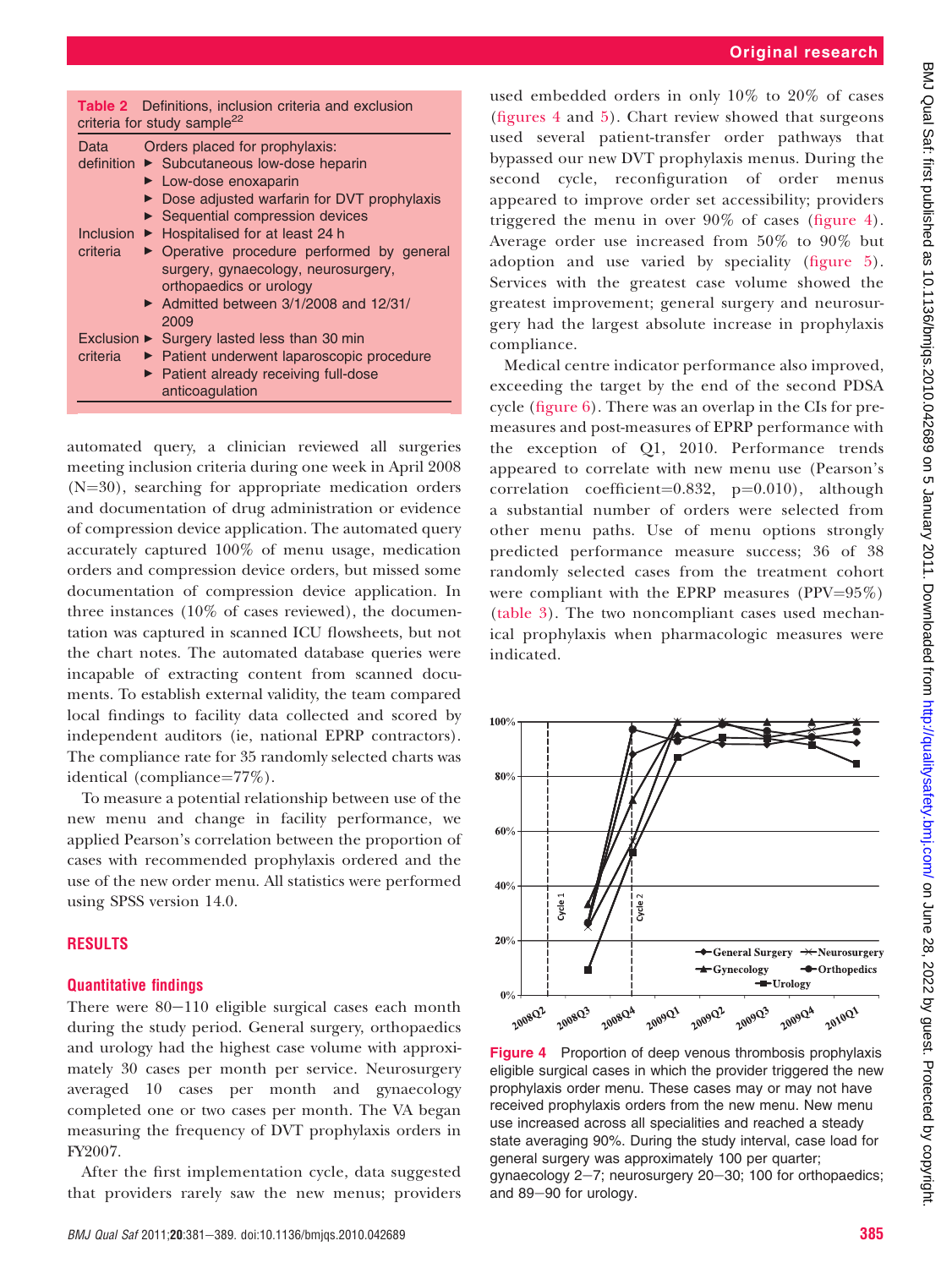

Figure 5 Proportion of deep venous thrombosis prophylaxis eligible surgical cases with prophylaxis orders selected from the new menu. There was a steep increase in prophylaxis order use from the new menu during the second Plan-Do-Study-Act cycle. During the study interval, case load for general surgery was approximately 100 per quarter, gynaecology  $2-7$ , neurosurgery  $20-30$ , 100 for orthopaedics, and 89-90 for urology.

# Qualitative findings

Stakeholder interviews revealed several important technical and social barriers to CDS acceptance. We classified findings according to the components of the FITT framework (ie, user, technology, task) and the interfaces between components (table 1). The most important barriers identified included the presence of accessory or work-around pathways in CPRS, poor order set usability and misalignment between CDS recommendations and pre-existing surgical care patterns. Moreover, provider workflow was non-linear, and highly adaptive, affording ample opportunity to bypass our clinical pathways and recommended guidelines.

When clinical pathways were used, providers initially struggled with the order sets. Surgeons had increased order entry time and a decrease in productivity. Focus group respondents argued that patient risk stratification guidelines were frequently not prescriptive enough to effectively apply to individual patients at the point-ofcare. Finally, many providers disagreed with the clinical guidelines, arguing that the risk of hemarthrosis outweighed the potential protection pharmacologic prophylaxis afforded against fatal PE.

## **DISCUSSION**

Our data suggest that surgeons variably used our DVT prophylaxis CDS, but that order use positively correlated with EPRP compliance. There appeared to be a gradual



**Figure 6** Proportion of surgical cases with prophylaxis orders selected from the new menu and facility performance on EPRP measures during the study time period. Error bars indicate 95% CI for EPRP sample evaluation. Facility performance improved and met the EPRP measures target after the second cycle of implementation. Improvement correlated with the proportion of orders selected from the new menu (Pearson's correlation coefficient=0.832;  $p=0.010$ ). DVT, deep venous thrombosis; EPRP, External Peer Review Program.

increase in order use over time; the trend lines show three general trajectories (figure 5), a slow adoption rate after the first PDSA cycle, a second more rapid adoption rate after the second PDSA cycle and a third gradual rise over the last two quarters. We believe that technical design changes (eg, removal of accessory order pathways) were responsible for the rapid increase in utilisation between the first and the second cycle. The team identified several technical problems with the CDS that disrupted workflow or limited usability. These issues were partially design related and partially related to the limitations of the legacy electronic record (eg, VistA/ CPRS does not support complex branched logic). We suspect that the more gradual trajectories of performance improvement were a reflection of slower socio-organisational change including new learning, peer-to-peer influences and socio-political forces. Although we sought to accelerate this process using multi-modal educational campaigns, these strategies appeared to be only marginally effective. In circumstances where surgeons were unfamiliar with patient risk categories and prophylaxis options, teaching initiatives or menu revision proved useful. Conversely, surgeons with firmly established practice patterns or expressing concerns about anticoagulation risks strongly resisted change.

Although our intervention was successful, it illustrates the complex interplay between technical and human determinants. The quantitative PDSA cycle alone would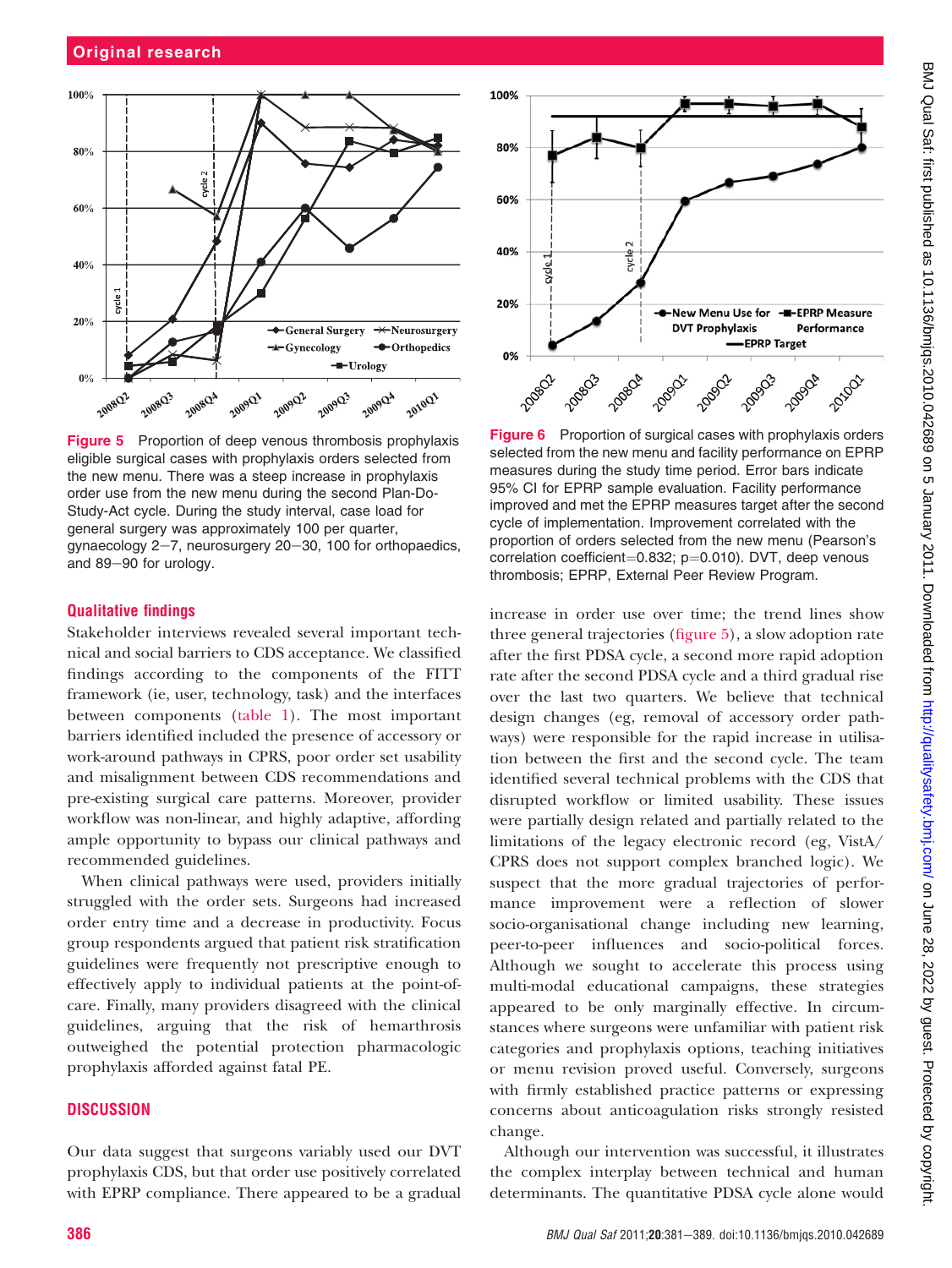| <b>Speciality</b>   | # Cases           | <b>Principle procedure</b>    | <b>DVT prophylaxis ordered</b>    |  |  |  |  |  |
|---------------------|-------------------|-------------------------------|-----------------------------------|--|--|--|--|--|
| General surgery     | $12 \overline{ }$ | <b>Tracheal incision</b>      | Heparin 5000 units SQ Q8H and/or  |  |  |  |  |  |
|                     |                   | <b>Pyloric reconstruction</b> | compression devices               |  |  |  |  |  |
|                     |                   | Colectomy                     |                                   |  |  |  |  |  |
|                     |                   | Colostomy                     |                                   |  |  |  |  |  |
|                     |                   | Suture, small intestine       |                                   |  |  |  |  |  |
|                     |                   | Late wound closure            |                                   |  |  |  |  |  |
|                     |                   | Gallbladder removal           |                                   |  |  |  |  |  |
|                     |                   | Exploratory laparotomy        |                                   |  |  |  |  |  |
| Gynaecology         | $\overline{2}$    | Oophorectomy                  | Heparin 5000 units SQ Q8H         |  |  |  |  |  |
|                     |                   | Extensive hysterectomy        |                                   |  |  |  |  |  |
| <b>Neurosurgery</b> | 3                 | Skull drainage                | Heparin 5000 units SQ Q12H and/or |  |  |  |  |  |
|                     |                   | Meningeal leak repair         | compression devices               |  |  |  |  |  |
|                     |                   | Wound repair                  |                                   |  |  |  |  |  |
| Orthopaedics        | 9                 | Revise/replace knee joint     | Warfarin 5 mg PO QPM and/or       |  |  |  |  |  |
|                     |                   | Total hip arthroplasty        | compression devices               |  |  |  |  |  |
|                     |                   | Drain thigh/knee lesion       |                                   |  |  |  |  |  |
|                     |                   | Total knee arthroplasty       |                                   |  |  |  |  |  |
| Urology             | $\overline{4}$    | Radical prostectomy           | Heparin 5000 units SQ Q8H and/or  |  |  |  |  |  |
|                     |                   | Open radical nephrectomy      | compression devices               |  |  |  |  |  |
|                     |                   | Cystectomy                    |                                   |  |  |  |  |  |

Table 3 Review of 38 surgical cases with DVT prophylaxis ordered from the new menu. The results of the review indicated that all cases with DVT prophylaxis selected from the new menu met the recommended guideline

not have elucidated many of the barriers that delayed CDS adoption. Its singular cause-effect analytics do not provide information to understand the inherently multivariate nature of implementation science. Conversely, organisational change theories popularised by Rogers propose explanations for how groups adopt innovations across large-scale organisations.<sup>30</sup> Rogers diffusion of innovation theory describes several key organisational and technologic determinants of systemic change: (1) the characteristics of the technology, (2) users' readiness for change and (3) the organisational structure. When introducing new technology for the purposes of QI, it is important to explore entrenched stakeholder belief systems using exploratory methods and engage target users before applying incremental changes. By systematically studying the sociotechnical system, the implementation scientist can rationally choose interventions that accelerate improvement, limit resource expenditure and optimise the sociotechnical fit.

The FITT framework provides a coherent and adaptable heuristic to direct qualitative enquiry, identify barriers to implementation, and classify themes for the purposes of developing a coordinated response. Furthermore, the framework operationalises the diffusion of innovations theories popularised by Rogers in several discrete ways. $30$  The FITT framework (1) uses the components of user and task to help recognise and optimise the intrinsic characteristics of innovations that influence adoption (eg, usability, compatibility, relative advantage); (2) the framework emphasises the importance of the user as an agent of the social system; early adopters, innovation champions, opinion leaders and laggards all have an important influence upon the trajectory of adoption and (3) the framework normalises expectations for change in the context of QI; complex interventions that include a social, cultural, or behavioural component are likely to experience several stages of adoption and follow a non-linear pattern of diffusion. Although, we cite several technical changes that we hypothesise had a direct impact on the rate of menu use, it is equally likely that the sigmoidal pattern of uptake, in part, reflects the recruitment of different user types along the adoption continuum. Engaging service chiefs and senior residents was critical for identifying improvement opportunities, gaining political capital within the OCD and developing internal momentum to promote menu use.

In our example, the FITT framework provided a supplementary model, informing each component of the PDSA cycle. By striving to understand the barriers affecting activity system components and the interfaces between them, we were able to develop a plan that addressed user needs, implement an intervention that articulated with workflow, study the contextual determinants of performance, and act in alignment with stakeholder expectations. To our knowledge, this is the first report applying the FITT framework to a QI intervention and suitably captures the human-centred issues intrinsic to QI work. It enriched our QI methods by clarifying the basis of user resistance and highlighting the relationship between organisational attributes and outcomes. The framework draws strategies from the cognitive sciences,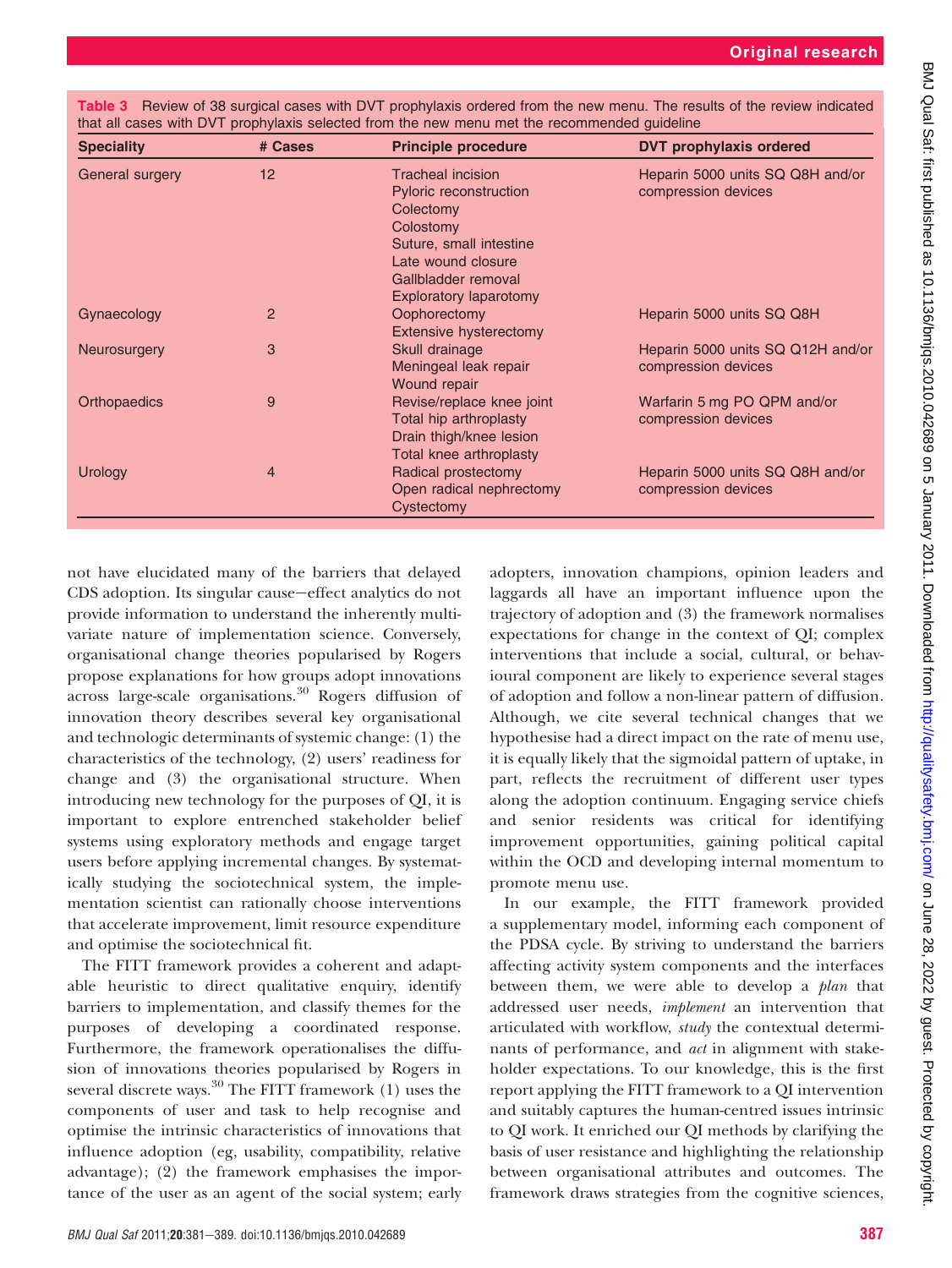anthropology and applied informatics, which in turn, helped inform better overall design.

Despite the robustness of the FITT model to understand user acceptance of technology, it is not the only one reported in the health informatics literature.<sup>8 31-35</sup> Most models are complementary, though few have been empirically tested in multiple settings and none have emerged as superior. Although the FITT model establishes an approach to assess the readiness of an organisation to adopt change and the specific facets deserving of study, it may not be suitable for all implementation efforts. For example, the framework may incompletely model the exchange of new information between unlike users in a heterogeneous clinician cohort. Also, the framework does not explicitly focus upon organisational behaviour and, therefore, may incompletely capture the cultural differences at the organisational, team or unit level.<sup>8</sup> Finally, the model was based on analysis of the literature and aimed at new technology implementations. It may be less capable of detecting sociotechnical barriers in sites where clinicians use mature electronic record systems with embedded CDS. In our case study, it is notable that many barriers were not identified until the second QI cycle. Many sociotechnical issues were deeply entrenched in the activity system and only recognised in an applied setting possibly because (1) end users may not be positioned to articulate technology requirements, (2) cognitive dissonance and cultural resiliency are best observed in context, and (3) FITT dimensions are dynamic and tend to evolve in response to system change.<sup>79</sup>

There are several limitations to this study that deserve mention. First, time series methods lack randomised controls or blinding and are sensitive to bias. Second, the team only examined a single medical centre. Hence, our results may not be generalisable. Finally, the time and resource constraints typical of quality improvement work limited our ability to gather qualitative data. We did not digitally record and code clinical activity or user narratives. Instead, we relied upon ethnographic survey techniques and field notes.

There are also limitations beyond the parameters of this project that deserve mention. First, the model has not been well tested in diverse healthcare settings and, to our knowledge, has never been tested in a QI domain. Hence, it should be applied to other QI initiatives in a variety of healthcare contexts to ascertain its relevance to other CDS interventions and clinical sub-cultures. Second, the model is a theoretical representation of many co-existing processes and sub-cultures. Consequently, it may oversimplify or incompletely capture the complex healthcare activity system with sufficient granularity to model all the drivers of change. Finally, the model does not take into account the axis of time. As we stated before, the introduction of innovations into

a system can have profound and complex social effects. Hence, it may be important to capture the organisational-state pre-implementation and track the evolution of state as work practices shift to reinforce the cultural norms threatened by new technology. For example, the framework did not explicitly articulate any transient socio-political phenomena, when, in fact, the facility did not have an identified section chief for Orthopaedics at the time of implementation. There may have been less faculty accountability and less stakeholder buy-in to the OCD strategic mission.

#### **Conclusions**

In summary, our clinical decision support system increased provider adherence to DVT prophylaxis guidelines and positively correlated with medical centre performance. This report shows one potential approach to synthesising the complementary disciplines of QI and sociotechnical theory. Although rationalist improvement methodologies appropriately emphasise a data-driven ethic, sociotechnical heuristics such as the FITT model invoke social science discourse to explain the 'why' as much as the 'what' or 'how' of system design. Hidden socio-political agendas, dissonant cognitive frameworks, and misalignment of expectations must be articulated if organisations are to identify and respond intelligently to internal resistance to change. Furthermore, this case study demonstrates that QI teams leveraging information technology must possess a nuanced understanding of context, even in mature electronic health record environments, if they expect to implement durable and sustainable change.

Acknowledgements The authors wish to thank Dr. Jennifer Logan, Dr. Devan Kansagara, and Dr. Ana Quinones for their insightful comments during manuscript preparation. The authors also wish to thank Dr. David Douglas and the Portland VA Informatics Center for project support.

Competing interests None.

Ethics approval This study was conducted with the approval of the A QI/QA expedited review was issued by facility IRB-This was a quality improvement initiative; the intervention was applied uniformly to surgical patients and staff as a QI action-non-standard care was neither extended or withheld from a patient cohort-providers were not enrolled in treatment arms.

Provenance and peer review Not commissioned; externally peer reviewed.

#### **REFERENCES**

- 1. Lynn J, Baily MA, Bottrell M, et al. The ethics of using quality improvement methods in health care. Ann Intern Med  $2007:146:666 - 73$
- 2. Berwick D. Developing and testing changes in delivery of care. Ann  $Intern$  Med 1998;128:651-6.
- 3. Donabedian A. The quality of care. How can it be assessed? JAMA 1988:260:1743-8.
- 4. Reason J. Human Error. Cambridge: Cambridge University Press, 1990.
- 5. Ogrinc G, Mooney S, Estrada C, et al. The SQUIRE (Standards for QUality Improvement Reporting Excellence) guidelines for quality improvement reporting: explanation and elaboration. Qual Saf Health Care 2008;17(Suppl I):i13-32.